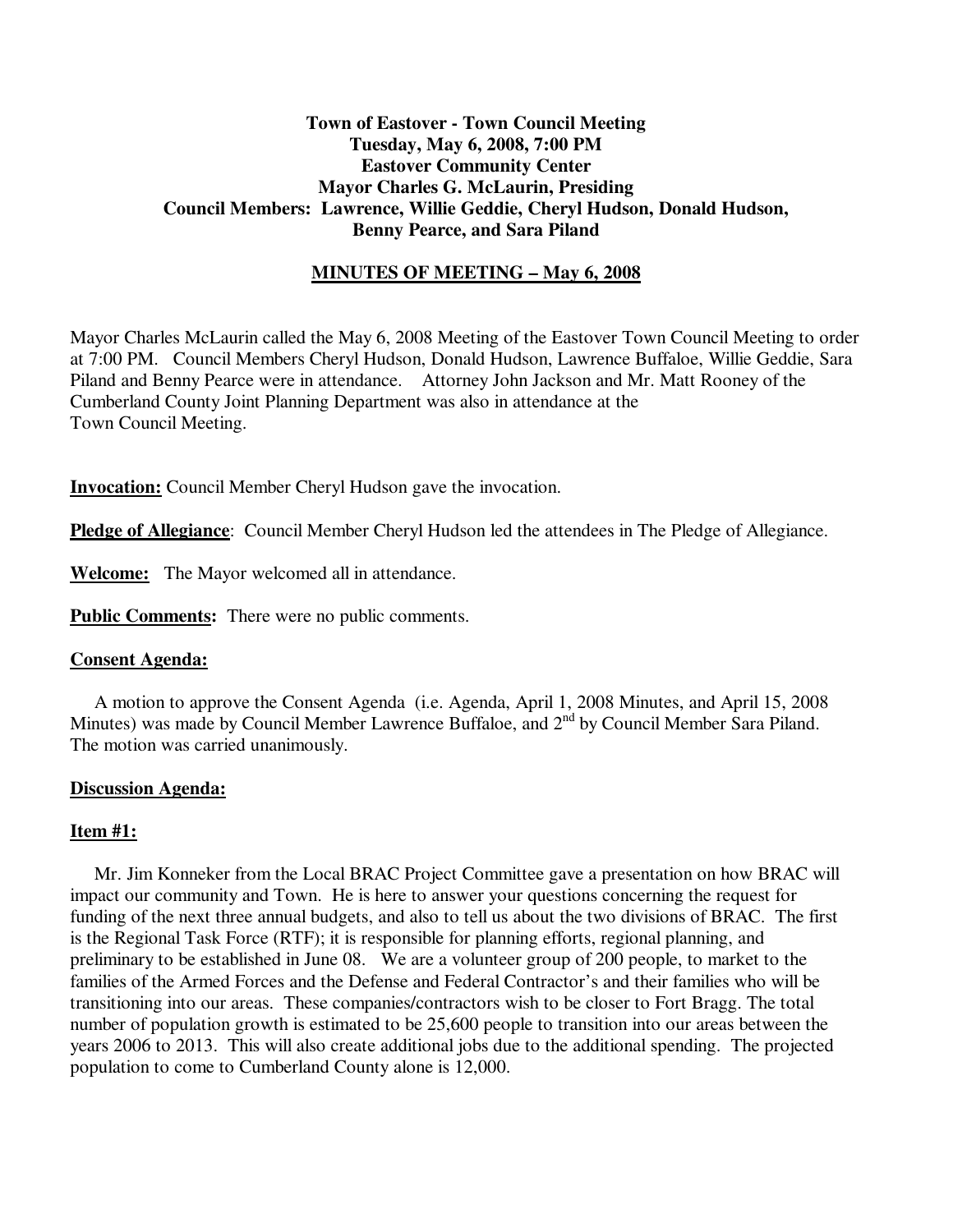The Committee initially conducted a market research study that targeted individuals and families that matched our target demographic. This included written surveys and focus groups. The individuals and families will have a "Score Card" when deciding where to move. Cumberland County/Fayetteville has to win every point on the Score Card to be considered. The top criteria is (1) Safety, social comfort; (2) Proximity, accessibility, (3) Affordability (time and hard cost), (4) Flexibility (choice, variety, quantity), (5) Quality. Cumberland County/Fayetteville must win on the following fronts: (1) Housing, (2) Healthcare, (3) Public Safety, (4) Entertainment, (5) Education, (6) Transportation, (7) Hospitality. With the help of the Republic we have developed a Value Statement. Mr. Konneker read the Value Statement to the Town Council, (i.e., we welcome our military families to our neighborhoods and we will watch over your families when you are not here, etc.), and stated that a Colonel echoed that statement in today's paper. We will officially launch campaign on May 26, 2008 on Glory Days, and invites us to participate in the campaign. Mr. Konneker stated that Eastover would receive an official invitation to Glory Days.

 Mr. Konneker reported that Forces Command (FORSCOM), and the U.S. Army Reserve Command (USARC) must be here in 2011, as that is the Legislative date. In the spring of 2010 they will be running parallel Head Quarters (HQ) (Ft. Bragg, NC and Ft. McPherson, GA) until the final move to Fort Bragg.

 The External Marketing Campaign will launch to the world on July 5, 2008. These innovative campaigns will inform the target audiences and hopefully land them in Cumberland County. To fund this effort it will cost \$500,000 and has been has been funded by Cumberland County, City of Fayetteville, Public Works Commission and Cape Fear Valley Medical Center. As we launch our external campaign there will be advertising opportunities for individual businesses. We would appreciate your consideration for our request for funding, as we anticipate participation of the seven communities in Cumberland County.

 Council Member Sara Piland stated that we do not have the \$5,000 at this time, as we are not fully funded yet. Mr. Konneker reported that Attorney John Jackson stated that the Town of Linden gave 1.6% of their budget. Mr. Konneker stated that 100% of our participation was better than the amount. The Mayor thanked Mr. Konneker for his presentation to the Town Council.

#### **Item #2:**

 Council Member Cheryl Hudson gave a briefing on the Budget Amendment 01-2008, for year 2007 to 2008 to the Town Council. Council Member Cheryl Hudson stated that the Budget Ordinance Amendment be changed as follows: Increase Police Department \$4,250.00, Street Department \$4,250.00, Fire Department \$4,691.00, Parks & Recreation \$615.00, and to decrease Administration <\$8,113.00>, Zoning & Planning <\$2,500.00>, Contingency <\$3,193.00>. The total Increase and decrease of the Amended Budget is \$13,806.00. This will result in a net increase of \$0.00 in the expenditures of the General Fund. The total General Fund Budget with Amendment is \$350,327.00. Council Member Cheryl Hudson made a motion to approve the Amended Budget so it could be forwarded to the Clerk of the Governing Board and to the Department of Revenue, Raleigh, NC. The motion was 2nd by Council Member Sara Piland. The motion was carried unanimously.

### **Item #3:**

 Council Member Cheryl Hudson presented an overview to the Mayor and Town Council concerning the General Liability Insurance and Public Official Liability Insurance offered by the North Carolina League of Municipalities. Council Member Cheryl Hudson stated that this is where most agencies in NC get their coverage. The coverage proposal is a follows: General Liability, \$250.00; Public Officials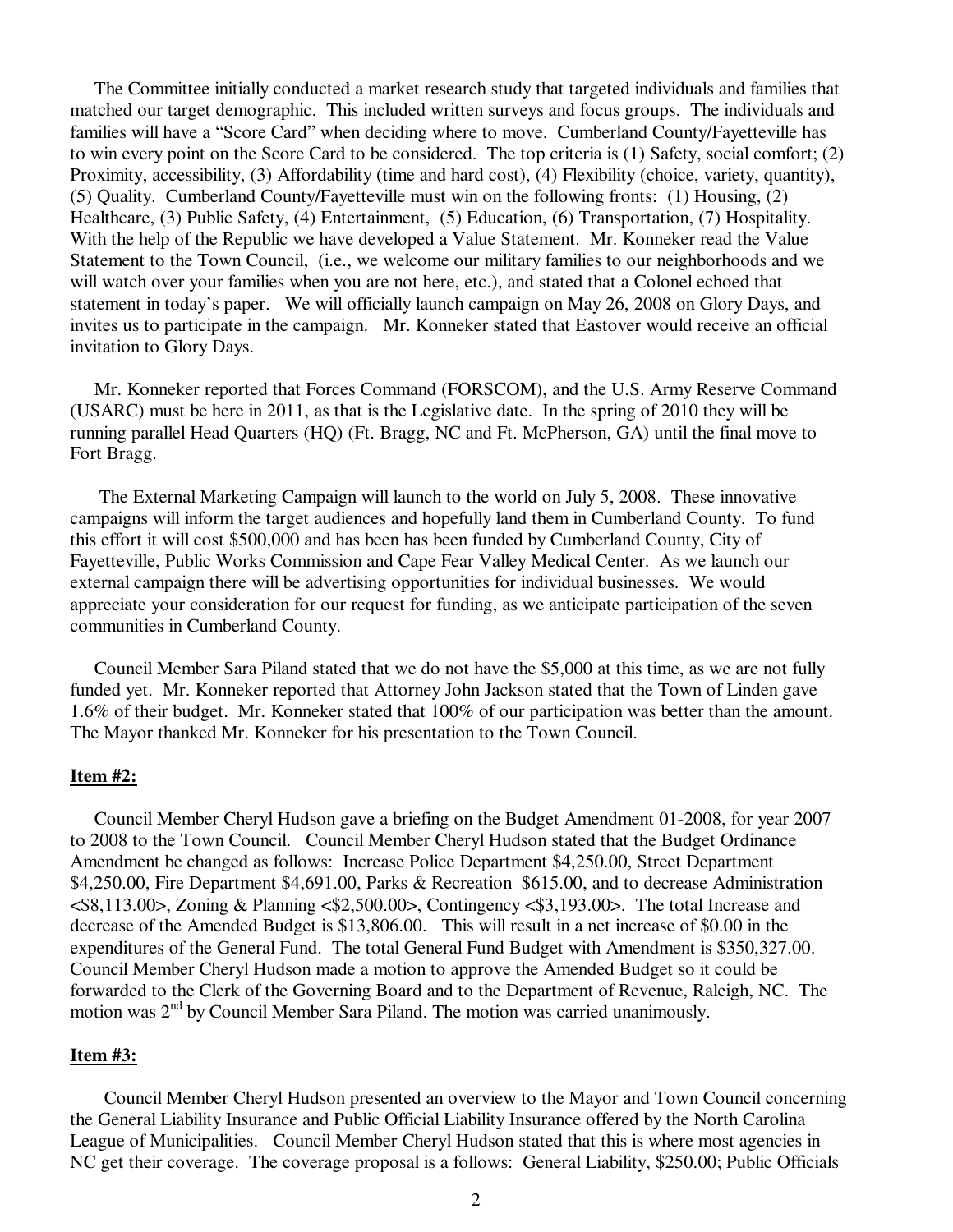Liability \$2,924.00; Crime Coverage (Bonds) \$586.00, a total insurance premium of \$3,760.00. Council Member Cheryl Hudson stated that she has this covered in the 07-08 Budget and that we need to complete the Proposal Acceptance Form, Adopt and sign the Resolution, review and sign all Interlocal Agreements. Council Member Cheryl Hudson made a motion to accept the Insurance offered by the North Carolina League of Municipalities so we the Town can be covered by insurance. Also, to give the Mayor the authority to execute this Agreement/Resolution .The motion was 2nd by Council Member Donald Hudson. The motion was carried unanimously.

#### **Item #4:**

Council Member Sara Piland made a motion to hold a Special Town Council Meeting on Tuesday, May 20, 2008 at 4:00 p.m. at the Eastover Town Hall. The purpose of this meeting is to have a Budget Work Session on the 2008-2009 Town Budget, and discuss Planning and Land Use. Council Member Sara Piland requested that most of the session is devoted to the 2008-2009 Town Budget. The motion was 2<sup>nd</sup> by Council Member Cheryl Hudson. The motion was carried unanimously.

#### **Item #5:**

 Council Member Benny Pearce discussed the contract between the Town of Eastover and the Eastover Volunteer Fire Department. Council Member Pearce stated that Attorney John Jackson had reviewed this contract and approved. Council Member Benny Pearce discussed the proposed contract between The Town of Eastover and the Eastover Volunteer Fire Department. Attorney John Jackson stated that this contract mirrors the Town of Stedman contract, and that the contract is legally sufficient. The President of the Eastover Fire Department, Mr. Herman Britt requested that the Chief and the Committee wanted to review the contract, prior to it becoming final. Council Member Benny Pearce stated it is only a proposed contract and would consider any changes they proposed. A motion to approve the proposed contract, so the proper authorities may sign it, was made by Council Member Benny Pearce. The motion was  $2<sup>nd</sup>$  by Council Member Lawrence Buffaloe. The motion was carried unanimously.

#### **Item #6:**

 Council Member Benny Pearce discussed the contract between The Town of Eastover and the Vander Volunteer Fire Department, which covers all of Rock Hill Road. A portion of Rock Hill Road is in the Town of Eastover but in the Vander Fire Department District. This contract originated with our Attorney John Jackson and we do have a signed contract from the Vander Volunteer Fire Department. Therefore, this is a final contract, not a proposed contract. This contract is pending the Mayor's signature. The Town Clerk stated that she had the original for the Mayor's signature. The Mayor stated that we are the only Municipality that has two fire services to serve them. A motion was made to approve the Vander Fire Department contract by Council Member Benny Pearce. The motion was 2<sup>nd</sup> by Council Member Sara Piland. The motion was carried unanimously.

#### **Item #7:**

 The Mayor requested that the Town Council approve payment of the parade town banners, for float used on Heritage Day. Mayor McLaurin stated that he did not know the cost yet as he had not received a bill. The Town Council decided to table and reconsider the request until a bill is received. A Motion to table and reconsider was made by Council Member Sara Piland. The motion was  $2<sup>nd</sup>$  by Council Member Lawrence Buffaloe.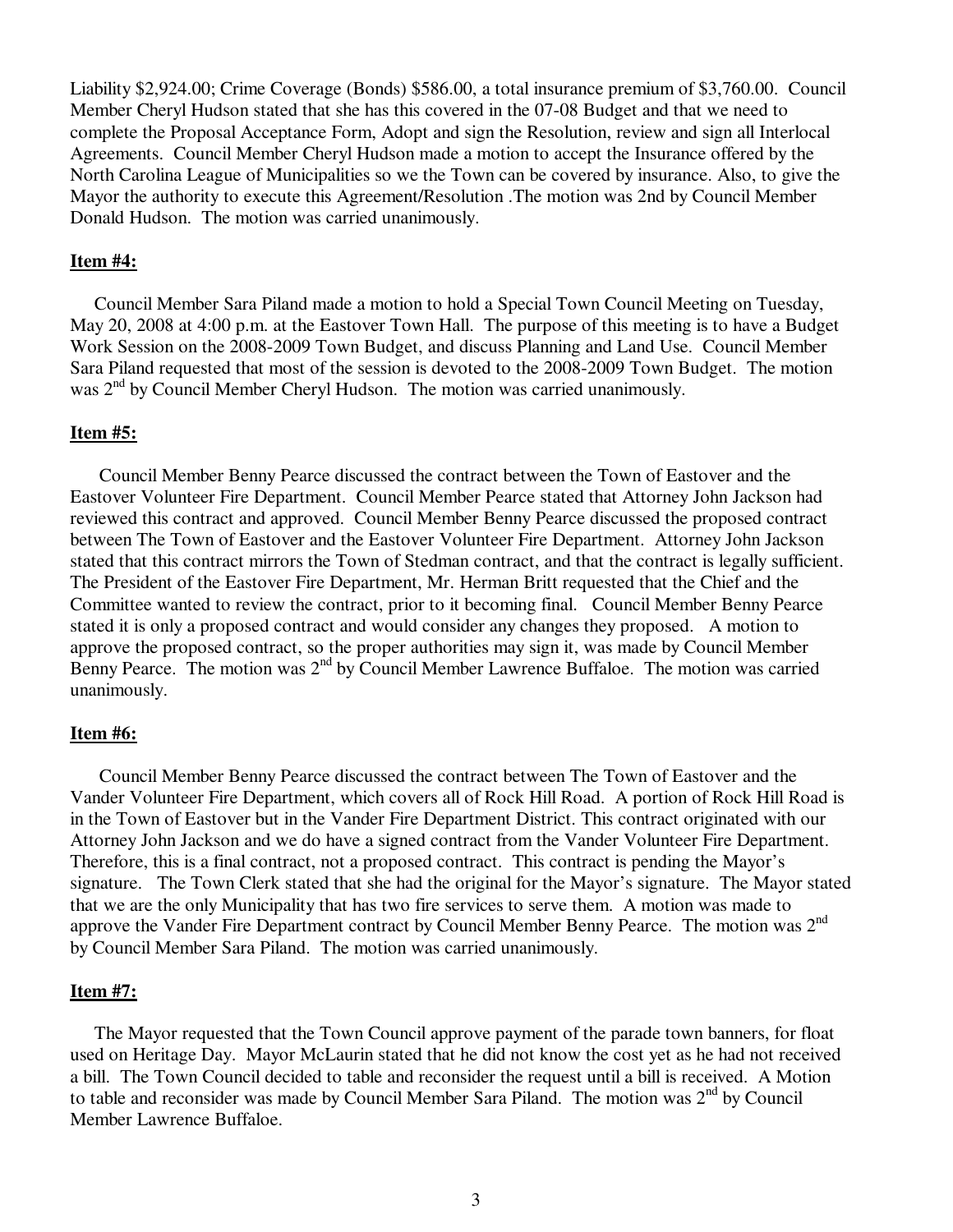#### **Item # 8:**

 Attorney John Jackson requested that the Town Council consider approval of the voluntary annexation petition by developer John Koenig. Mr. Jackson stated that he had received a formal petition from Mr. Koenig's Attorney Richard Wiggins. This started around the first of the year. Mr. Koenig purchased this property in two tracks that became a subdivision. The plat shows that multiple plots (approximately 5 acres) overlaid over the Fayetteville and Eastover lines. The owner wants to pay taxes to one place not split between two areas. The discussion was that the voluntary annexation be conditional, as we are limited on that side of town by the Legleslative Act. Senator Tony Rand and Representative Rick Glazier indicated it would be appropriate to present this action to the Legislature as an amendment to the Town to include that area, if the Town wanted to proceed with this action. The nature of that type of thing is a presentation of Annexation Petition showing the builder, plus the description of that area to be annexed.

 What would happen according to the statue, the Town Council would consider a Resolution directing the Clerk to investigate a petition and certify it for sufficiency, back to you. Then at that point you would have the necessary information if you wanted to proceed. One other aspect is that the Town of the City of Fayetteville, Mr. Kyle Sonenburg indicated that we needed something in writing and saw no problem with this. Mr. Jackson stated that the net would be if houses were build on these lots there would be increased revenue.

 Council Member Lawrence Buffaloe asked if it was footage, and Council Member Cheryl Hudson stated it was a parcel of land. Council Member Sara Piland stated that Mr. Koenig purchased two parcels of land. The 1<sup>st</sup> parcel of land is in the Town of Eastover and the  $2<sup>nd</sup>$  parcel of land plat was overlaid between the Fayetteville and Eastover lines. There is no question that it will have to be approved by the Legislature. Council Member Sara Piland stated that we should be very careful, and in no way give the City of Fayetteville the perception that we are intruding into that 15 year no annexation area. Council Member Sara Piland stated that she would have preferred that Mr. Koenig as the petitioner of this action, have petitioned the City of Fayetteville and secured approval. At that time we would react to that Annexation Petition and approval from the City of Fayetteville.

 Council Member Lawrence Buffaloe wanted to know if we could entertain a motion to consider this upon approval from the City of Fayetteville. Mr. John Jackson stated that both Representative Glazier and Senator Rand are in agreement that the City of Fayetteville would not object. Mr. Jackson stated that he was not advocating anything; he was bringing this to us for a decision. Council Member Sara Piland just wanted to be sure that the City of Fayetteville approved. Council Member Sara Piland stated that the Town of Eastover should not incur any expense for this, that the petitioner should bear the cost.

 Council Member Lawrence Buffaloe made a motion to table this request until approval from the City of Fayetteville is obtained and they send a letter to us for final approval. Council Member Lawrence Buffaloe stated that we do not need to convey that we are not interested in this property, but that we need written intent from petitioner and approval from the City of Fayetteville. The motion was  $2<sup>nd</sup>$  by Council Member Benny Pearce. The motion was approved unanimously.

 Mr. John Jackson asked the Mayor if he wanted him to write a letter to the City of Fayetteville and express what was discussed in the meeting. The Mayor approved this action.